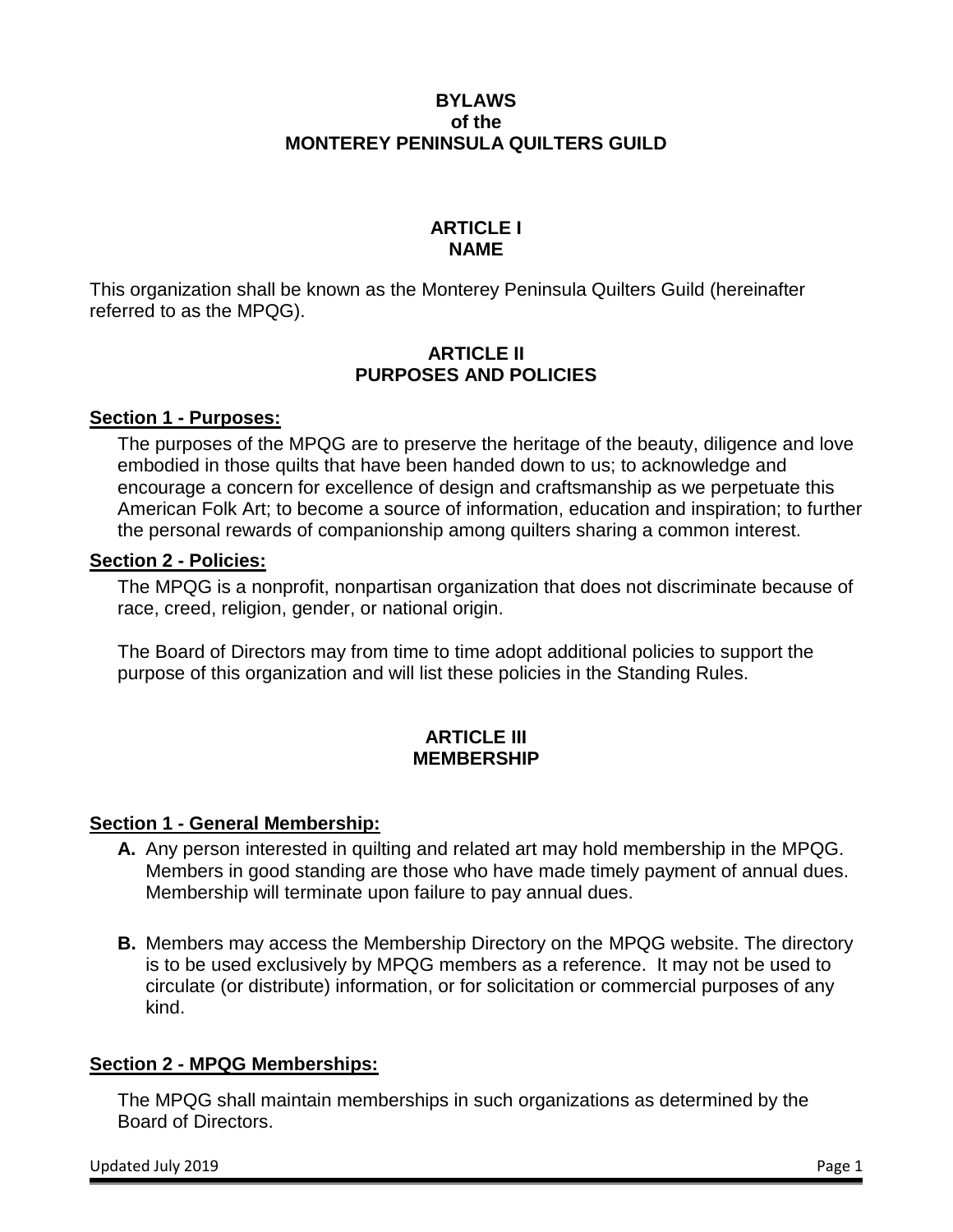### **ARTICLE IV OFFICERS & BOARD OF DIRECTORS**

### **Section 1 Composition:**

### **A. Executive Officers**

The Executive Officers shall consist of:

- 1. President
- 2. Vice President
- 3. Secretary
- 4. Treasurer

## **B. Standing Coordinators**

The Standing Coordinators may include, but not limited to the following areas:

- 1. Activities Coordinator
- 2. Communication Coordinator
- 3. Community Outreach Coordinator
- 4. Membership Coordinator
- 5. Program Coordinator

### **C. Boarding of Directors**

The Board of Directors shall consist of the four (4) Executive Officers and five (5) Standing Coordinators.

#### **Section 2 - Eligibility:**

#### **A. Executive Officers**

Any member in good standing shall be eligible to become an Officer.

## **B. Required Standing Coordinators**

Any member in good standing shall be eligible to become a Standing Coordinator.

#### **Section 3. Term:**

#### **A. Executive Officers**

- 1. Each officer's term is for two years.
- 2. Term of office begins on September 1st.
- 3. President, and Vice President shall serve no more than one (1) two year term.
- 4. Secretary and Treasurer may serve for two terms.
- 5. President and Secretary are elected in the odd years.
- 6. The Vice President and Treasurer elected in the even years.

## **B. Standing Coordinator**

- 1. All Standing Coordinators elected to positions in the MPQG shall serve for a term of one (1) two year term, or until the respective successors have been elected or appointed.
- 2. Term of office shall begin on September 1st.
- 3. Terms for each office will be set on an alternate year election cycle.
- 4. Activities and Membership Coordinators are elected in the even years.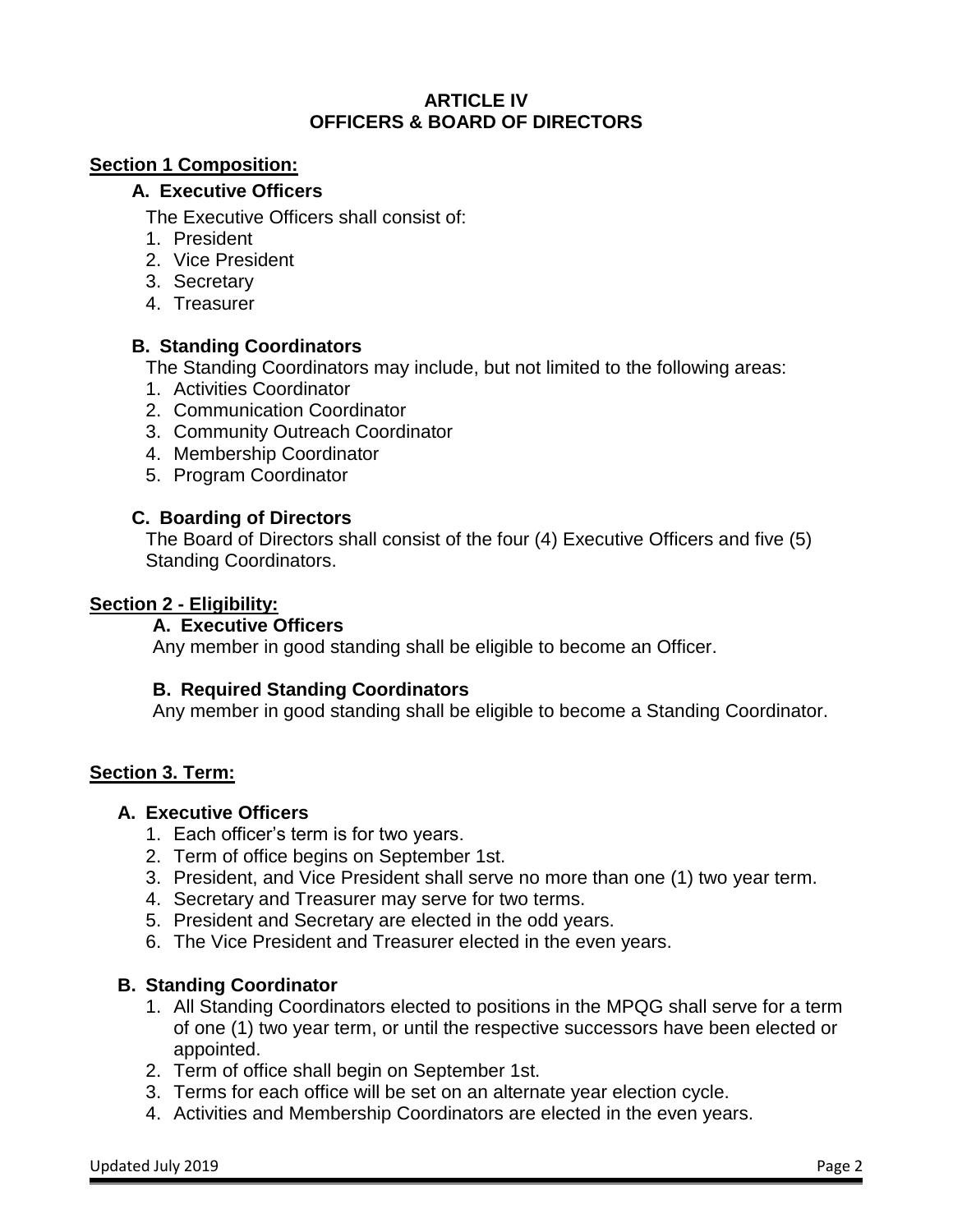- 5. Communication, Community Outreach and Program Coordinators are elected in the odd years.
- 6. No coordinator shall serve more than two terms in the same coordinator position.
- 7. In case of a vacancy during the term, a member shall be eligible for temporary reappointment to the same office previously held for the duration of the vacated term

## **Section 4 - Nomination:**

- **A.** The Vice President coordinates the nominations for the Board of Directors.
- **B.** The rest of the executive board serves on the nominating committee.
- **C.** There shall be one candidate for elections for each Board of Directors as stated in *Article IV, Section 3* of these Bylaws.

## **Section 5 - Duties of the Executive Officers:**

## **A. General**

The Officers shall have the power of the Board of Directors between meetings.

## **B. President**

- 1. Preside at all meetings of the Guild Membership and the Board of Directors.
- 2. Serve as an ex-officio member of all committees, except the Nominating Committee.
- 3. Appoint all committees not herein otherwise provided for.
- 4. Not vote except in the case of a tie.
- 5. Perform such duties as are incidental to the office.

# **C. Vice President**

- 1. Preside at all meetings of the Guild Membership and the Board of Directors in the absence of the President.
- 2. Serve as assistant to the President in all matters.
- 3. Serve as Parliamentarian with responsibility to see that the rules set forth in the Bylaws are followed.
- 4. Oversee an overall review of these Bylaws as needed.
- 5. Responsible for distributing digital copies of Bylaws and Standing Rules to the incoming Board of Directors and additional committee chairs.
- 6. In the event that the President cannot complete the term of office to which he/she is elected, the Vice President shall assume all duties and responsibilities of the office of President for the remainder of the term.
- 7. Coordinate the nomination process for the election of the positions of the Board of Directors.
- 8. Coordinate the Annual Board of Directors Orientation/Planning Meeting and prepare and distribute the Briefing Notebooks to the Board of Directors.
- 9. Perform such duties as are incidental to the office.

## **D. Secretary**

- 1. Keep records of minutes, including all motions made and carried, at all meetings of the Board of Directors.
- 2. Record any decisions made at the meetings of the Membership.
- 3. Handle general correspondence.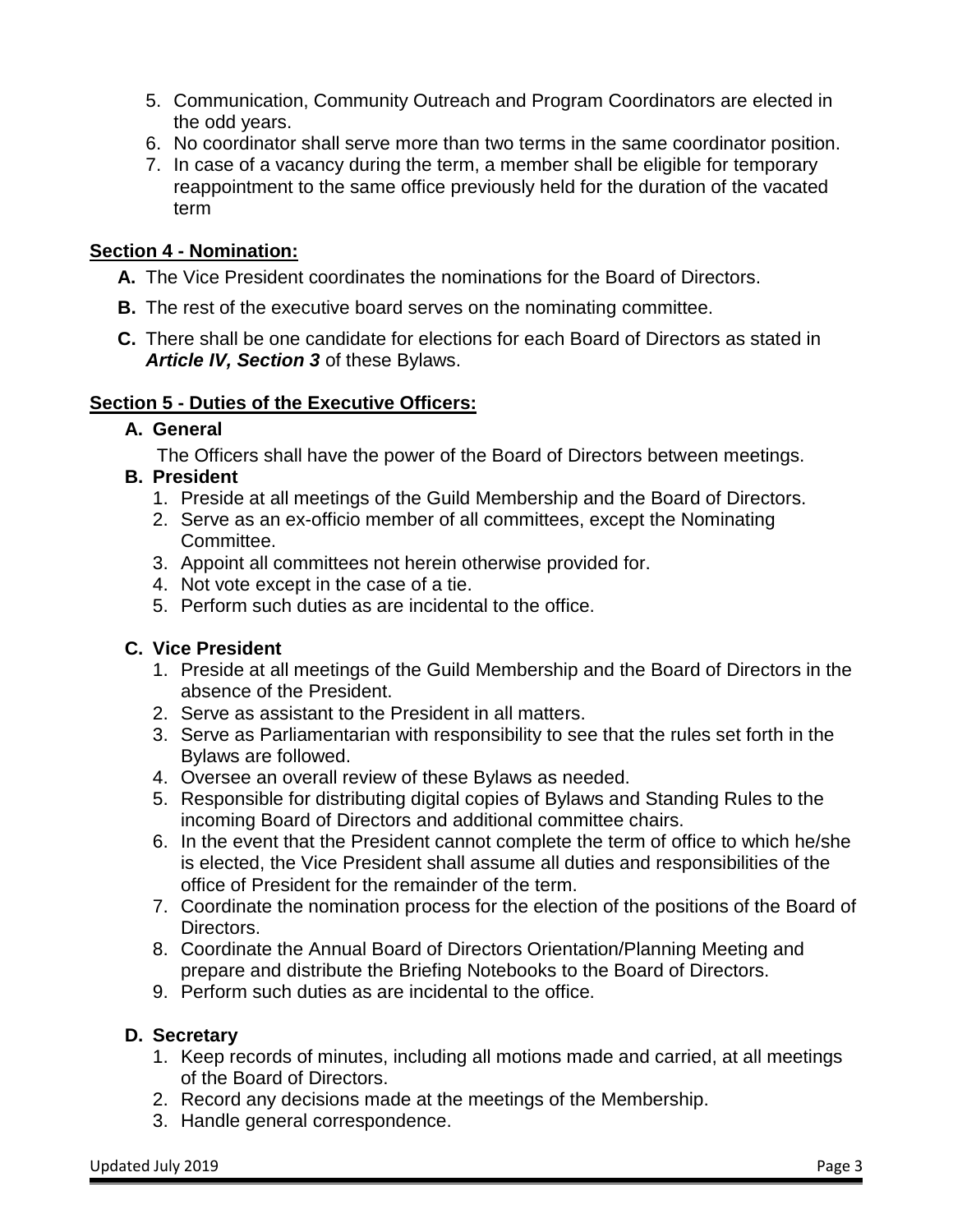- 4. Preside at meetings in the absence of the President and the Vice President.
- 5. Perform such duties as are incidental to the office.

## **E. Treasurer**

- 1. Act as custodian of the funds of the MPQG.
- 2. Collect dues and fees; pay all bills.
- 3. Present an itemized account of receipts and disbursements at each business meeting.
- 4. Prepare an annual budget.
- 5. Preside at meetings in the absence of the President, Vice President and Secretary.
- 6. Perform such duties as are incidental to the office.

## **Section 6 - Duties of the Standing Coordinators:**

## **A. General**

- 1. Standing Coordinators shall coordinate those committees whose continuing existence is essential to the program of MPQG.
- 2. These coordinators shall be created or dissolved by the Board of Directors and duties defined in the Standing Rules.
- 3. These coordinators shall be voting members of the Board of Directors and shall be elected as stated in Article IV of these Bylaws.
- 4. Each coordinator shall maintain an updated notebook of appropriate records and job descriptions in order to facilitate the work of future coordinators.
- 5. Each coordinator shall be the Board of Director liaison for committees assigned to her/him by the Board of Directors as set forth in the Standing Rules.
- 6. Coordinator may also be responsible for a committee member's area of responsibility assigned to that position.

## **Section 7 Duties of the Board of Directors:**

## **A. General**

The Board of Directors shall manage the affairs of the MPQG.

## **B. Standing Coordinators**

- 1. Standing Coordinators shall preside at meetings of their respective committees.
- 2. Attend Board of Directors meeting.
- 3. Keep the Board of Directors informed of their committees' progress.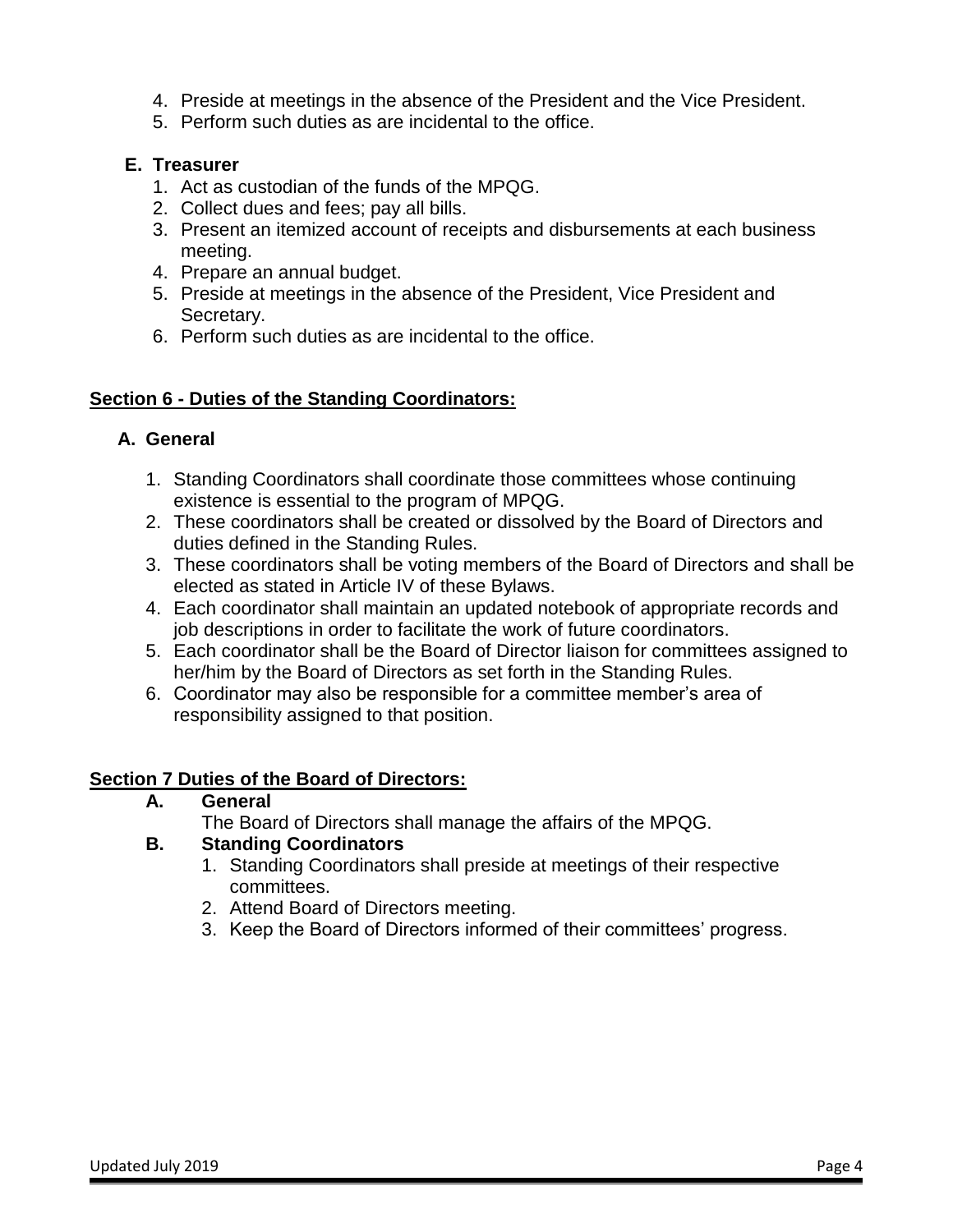## **ARTICLE V**

## **STANDING COORDINATOR COMMITTEES**

### **Section 1 - Standing Coordinator Committees:**

### **A. General**

- 1. The Coordinators' Committees are those whose continuing existence is essential to the program of the MPQG.
- 2. These committee members' duties shall be created or dissolved by the Board of Directors.
- 3. These committee members' duties are set forth in the Standing Rules.

### **B. Standing Coordinator Committees**

- 1. The members of these committees shall be appointed by the Board of Directors and shall report to the designated Standing Coordinator.
- 2. Each committee member shall maintain an updated notebook of appropriate records and job descriptions in order to facilitate the work of future committees.
- 3. All members appointed to Coordinator Supporting Committees shall serve for at least one year or more with their term of appointment beginning on September 1 st .

### **C. Additional Committees/Positions**

### **1. Special Positions**

- a. Special positions are those positions whose continuing existence is essential to the program of the MPQG and are not a member of a Standing Coordinator Committee.
- b. Each position shall be created by the Board of Directions and duties shall be set forth in the Standing Rules.
- c. Position may carry the designation of Chair.
- d. Special positions shall report to the designated Board of Director.
- e. All position shall serve for the term as designated in the Standing Rules.

#### **2. Special Committees**

Special committees are temporary committees charged with specific tasks. The President shall create or dissolve these committees, and appoint the Chair of each committee, with the approval of the Board of Directors.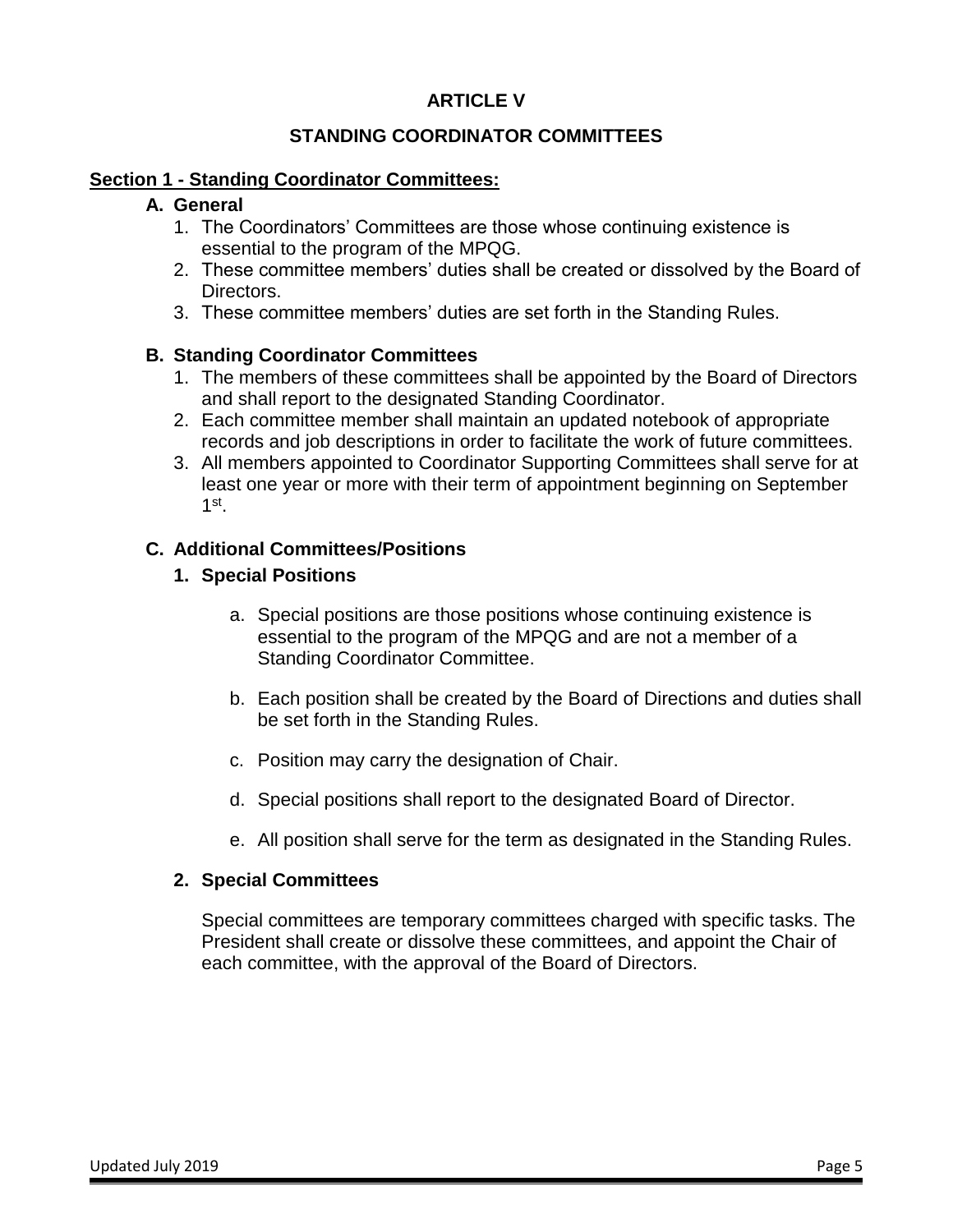## **ARTICLE VI MEETINGS AND QUORUM**

## **Section 1 – Board of Directors:**

## **A. Meetings**

The Board of Directors shall hold a minimum of six (6) meetings in the MPQG fiscal year. Meetings shall be called by the President or upon written request of three (3) Directors.

## **B. Quorum**

A majority of the Board of Directors shall constitute a quorum.

## **Section 2 – Membership:**

## **A. Meetings**

- 1. General meetings are the first Monday of each month, unless otherwise designated by the Board of Directors, and are open to the public for a guest fee. Meeting hours and guest fees are set forth in the Standing Rules.
- 2. One general meeting annually shall be designated a fund raising event. Community Outreach Coordinator will coordinate the event. Proceeds will be distributed as donations supporting MPQG purposes, as determined by the Board of Directors.
- 3. Special Events and Workshops are available to the Guild Membership at the member rate set forth in the Standing Rules. These events and workshops are also open to the public, on a space available basis, at the public rate set forth in the Standing Rules.
- 4. Special meetings may be called by the President or upon written request of onethird (1/3) of the members of the MPQG. The exception is that ten percent (10%) or more of the members of the MPQG may call special meeting of members for the purpose of removal of Directors and election of their replacements.

# **B. Quorum**

One-third (1/3) of the general membership shall constitute a quorum.

# **Section 3 - Notices of Meetings:**

Whenever members are required or permitted to take any action at a meeting, an Eblast notice of the meeting shall be sent to each member not less than ten (10) nor more than ninety (90) days before the date of the meeting. If timing is appropriate the notice can be included in the website newsletter.

## **ARTICLE VII VOTING AND ELECTIONS**

# **Section 1A – Voting : Board of Directors**

# **A. Eligibility**

Only Board of Directors of the MPQG in good standing shall be entitled to vote on matters presented to the Executive Officers and Coordinators.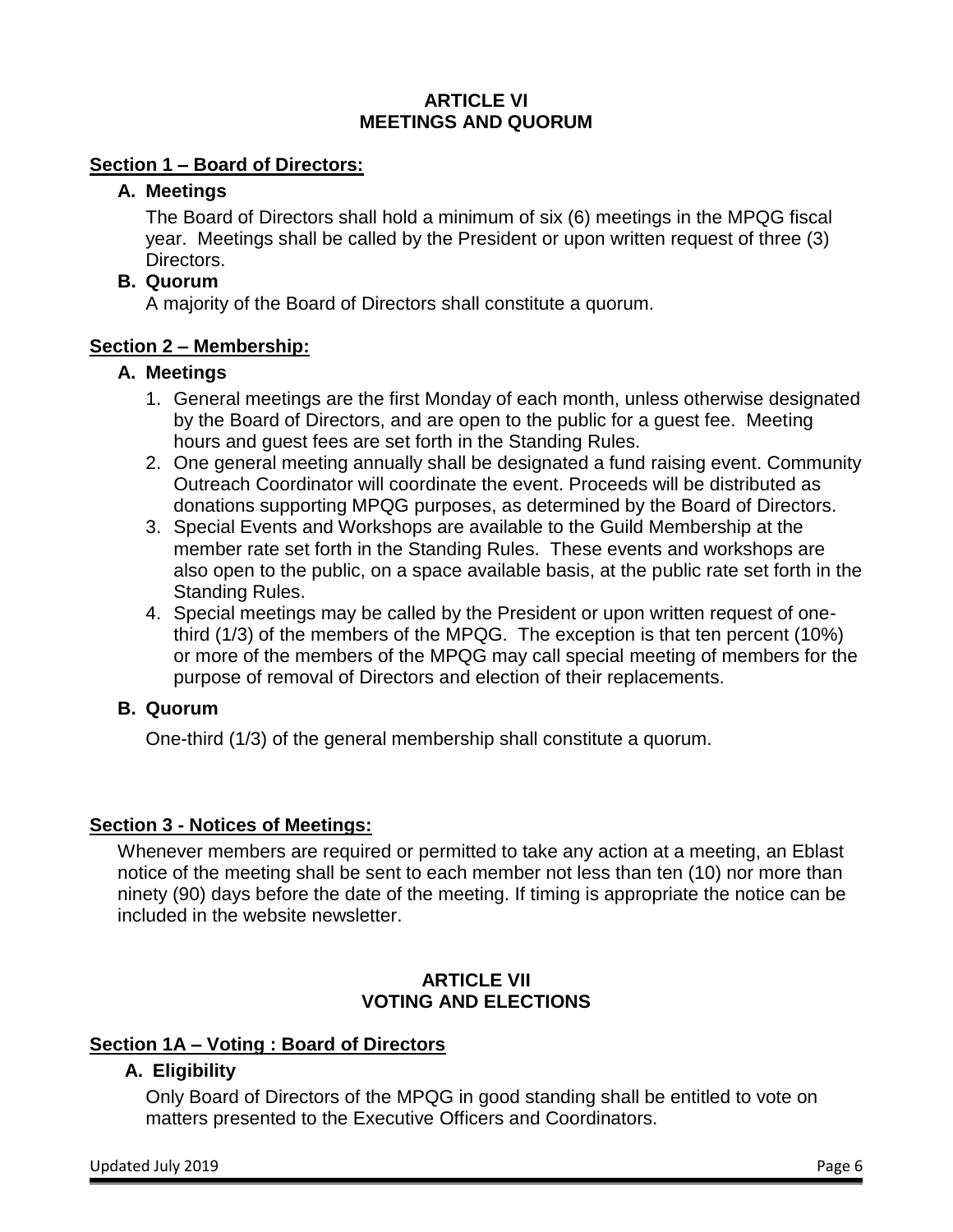# **B. Voting**

- 1. Board of Directors may vote a proxy when the resolution has been published at least ten days before a vote is taken at a Board meeting.
- 2. Votes may be taken through the email process when a vote is needed before or following a scheduled Board meeting.

# **C. Action Required**

- 1. All questions should be decided by a majority vote, at any meeting at which a quorum of the Board of Directors is present. A quorum consists of a majority of the Board of Directors.
- 2. Any member of the Board of Directors may be removed from office by a two-thirds (2/3) vote of the general membership present at a duly called or held general meeting at which a quorum is present.

## **Section 1B-Voting: General Membership**

## **A. Eligibility**

Only members of the MPQG in good standing shall be entitled to vote.

## **B. Voting**

The Guild Membership shall be notified through the newsletter, email, Web Site, or regular mail when a vote is to be taken at a general meeting unless otherwise stated in the Bylaws.

## **C. Action Required**

- 1. Guild Membership shall vote on the Executive Officers and Standing Coordinators.
- 2. All questions should be decided by a simple majority vote, unless otherwise provided for in these Bylaws, at any meeting at which a quorum of the Membership is present. A quorum is 1/3 of the total membership at time of the vote.

# **Section 2 - Elections:**

# **A. Nomination**

- 1. The complete slate of the Nominating Committee shall be presented at the July meeting of the Membership, posted on the Web Site and e-mailed to all members with the August Newsletter.
- 2. At least two nominees shall have had previous Board experience and all nominees must signify their willingness to accept the position.
- **3.** Additional nominations, with the consent of the nominee, may be made from the floor at the August meeting.

# **B. Vote**

- 1. The members of the Board of Directors (Officers and Standing Coordinators) shall be elected by a majority vote at the August meeting of the Membership.
- 2. Elections shall be by secret ballot, but the assembly, by unanimous consent, may dispense with the ballot when there is but one candidate for each position and the election may be by voice vote.
- 3. Mid-term vacancies shall be filled by Presidential appointment with the approval of the remaining members of the Board of Directors.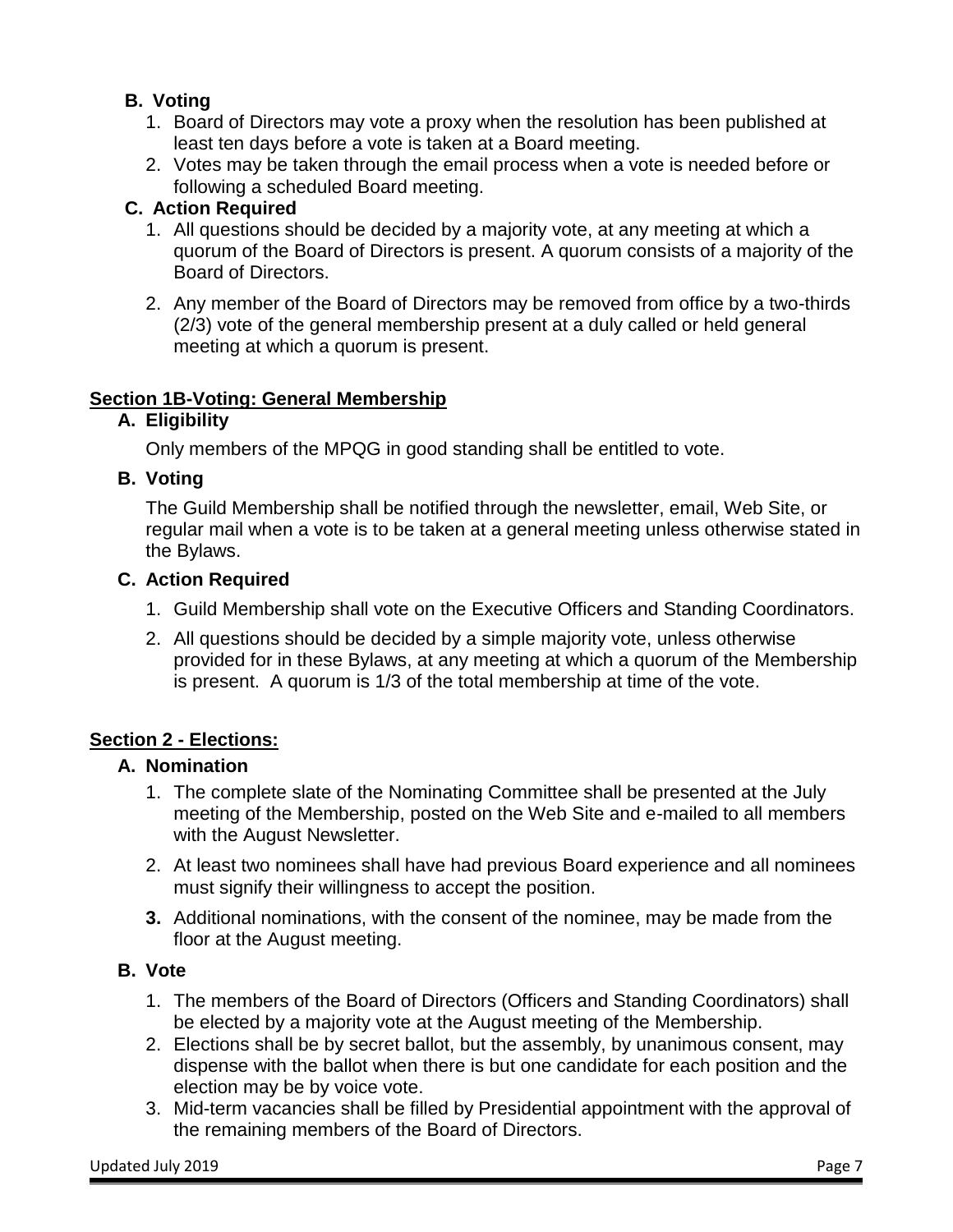## **ARTICLE VIII FISCAL POLICIES**

### **Section 1 - Fiscal Year:**

The fiscal year shall be from September 1 to August 31.

### **Section 2 - Dues:**

- **A.** Dues shall be charged as determined by the Board of Directors and set forth.in the Standing Rules.
- **B.** Dues shall be paid annually and are due by the first regular meeting of the fiscal year.

## **Section 3 - Fees, Fines and Fund Raisers:**

Fees, fines and fund raisers shall be determined by the Board of Directors and set forth in the Standing Rules.

### **Section 4 - Budget:**

- **A.** The Board of Directors shall approve a budget prepared by the Treasurer prior to the completion of the MPQG fiscal year.
- **B.** Committee Chairs shall submit a proposed budget for their committees for the following fiscal year showing both income and expense projections.
- **C.** The Treasurer shall compile this information into a draft MPQG budget for review by the Board of Directors.
- **D.** After discussions and adjustments, the Board shall approve a budget.
- **E.** The Treasurer shall submit the Standing Rules Budget Appendix to the Board for approval for the fiscal year.

## **Section 5 - Reimbursements:**

Upon submission of the proper expense voucher, the Treasurer shall reimburse members for expenses related to MPQG business, subject to the limitations set by the Board of Directors and listed in the Standing Rules.

#### **Section 6 - Requests for Grants:**

- **A.** The Board of Directors shall determine the process for awarding grants to community/education organizations.
- **B.** The Board of Directors will consider each written application with request and determine disbursement of funds available.